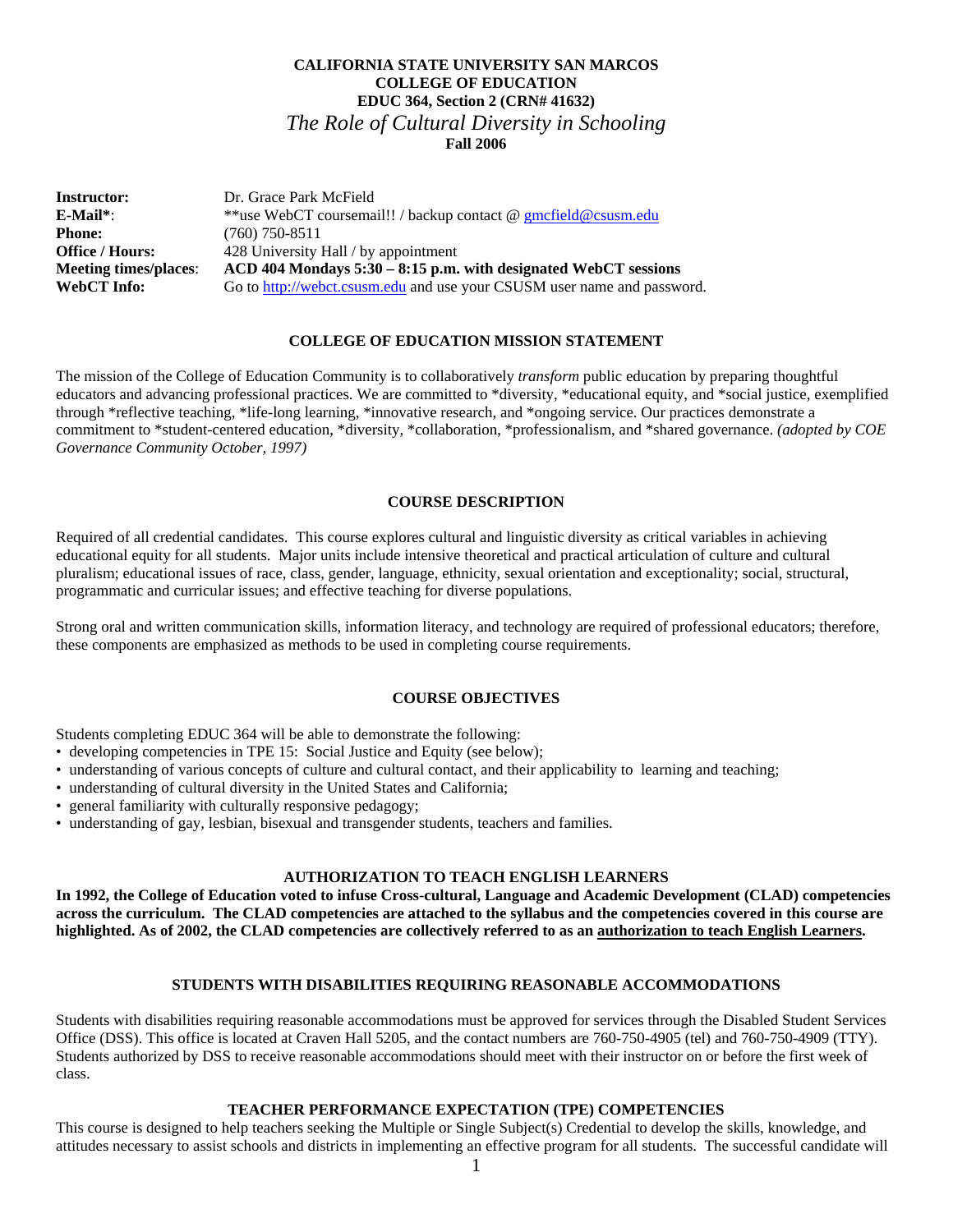be able to merge theory and practice in order to realize a comprehensive and extensive educational program for all students. The course objectives, assignments, and assessments have been aligned with the CCTC standards for the Multiple and Single Subject(s) Credential. You can incorporate artifacts from this class into your final comprehensive portfolio.

The following TPE is addressed in this course: **TPE 15: Social Justice and Equity** Teacher candidates will be able to identify issues of social justice and equity in the classroom and apply appropriate instructional strategies to ensure equal outcomes for diverse students. They will be familiar with ideas, definitions, and major theorists in the fields of multicultural education, social reconstruction, and democratic education. Pluralism and divergent perspectives on educating students will be the foundation of designing effective lessons and instructional practices for diverse students. Candidates will understand when and how to collaborate with others, especially curriculum specialists, community leaders, and parents on preparing relevant and appropriate instructional activities, curricular units, and school structures that would provide equitable outcomes for students from different linguistic, cultural, and social economic backgrounds.

## **ATTENDANCE POLICY**

# **The Governance Community of the College of Education adopted the following policy on 12/19/1997:**

 Due to the dynamic and interactive nature of courses in the College of Education, all students are expected to attend all classes and participate actively. At a minimum, students must attend more than 80% of class time, or s/he **may not receive a passing grade** for the course at the discretion of the instructor. Individual instructors may adopt more stringent attendance requirements. Should the student have extenuating circumstances, s/he should contact the instructor as soon as possible.

 This course deals with complex material processed in a variety of ways. Structured interactions, group processes, oral presentations, guided discussion of readings, and self-disclosure exercises are the norm. Given the fast-paced and highly interactive nature of the course, and given that teaching and learning is difficult (if not impossible) without regular attendance and full engagement in class, the above College Policy is amplified as follows:

 Your attendance and participation are basic to your learning and my evaluation of your learning in this class. You are expected to establish appropriate personal, academic and career priorities to facilitate said attendance and participation in this class.

 \*Your grade will be negatively affected by absences and positively affected by regular attendance. You will lose 10 points for each tardy or early departure, and 50 points for each absence, explained or unexplained. One absence may be made up with approval.

\*\*Illness and emergency circumstances will be negotiated on a case-by-case basis.

These measures are intended to encourage responsibility for one's own learning in a democratic, collaborative and reciprocallearning environment.

#### **GRADING**

*Grading Scale:* A=93-100, A-=90-92, B=80-89, C+=77-79, C=73-76, C-=70-72, D+=67-69, D=63-66, D-=60-62, F=59 or lower. Students taking EDUC 364 as a prerequisite for teacher credential and graduate programs are reminded that the College of Education requires completion of this course with a C+ or higher for these purposes.

*Attendance & Participation:* You are expected to read course materials prior to class meetings and participate in group and class discussions both on WebCT prior to class and in face-to-face class sessions.

*Communication:* You are expected to use WebCT/coursemail and the web on a regular basis. You must log in regularly to WebCT and obtain a university email address / user ID no later than during the *first week of class* so that I can add you to my WebCT/coursemail list. Essential and time-sensitive information may be conveyed via WebCT/coursemail, and you are responsible for obtaining this information from each other or from the professor.

 *Submission of Coursework:* All work needs to be submitted on WebCT under the appropriate Assignment module. All work also needs to be submitted in paper format to be graded. Work submitted within one week late will be reduced by one letter grade. Work received over one week late receives no credit (Individual exceptions due to emergencies will be negotiated on an individual basis).

*Grading Emphasis*: Each written assignment will be graded approximately 80% on content and writing (detail, logic, synthesis of information, depth of analysis, etc.), and 20% on mechanics (grammar, syntax, spelling, format, uniformity of citation, etc.). You are expected to write at or above the minimum competency level for writing. All citations need to use APA format.

# **GENERAL CONSIDERATIONS**

*Professional Disposition and Behavior at All Times:* Respect, professionalism, and when appropriate, charity, are necessary for a positive, healthy learning environment. All students are entitled to their opinions. Students demonstrating negative attitudes and /or disruptive behavior will not be tolerated under any circumstances and will be referred immediately to the University Dean of Student Affairs and/or the College of Education Associate Dean. Grades and course credit may be affected by inappropriate professional dispositions and/or behavior.

*Outcomes and Standards:* This course is aligned with the standards for the Cross-cultural Language and Academic Development (CLAD) endorsement, as articulated by the California Commission on Teacher Credentialing, and as approved by the faculty of the College of Education. (Note: **As of 2002, the CLAD competencies are collectively referred to as an authorization to**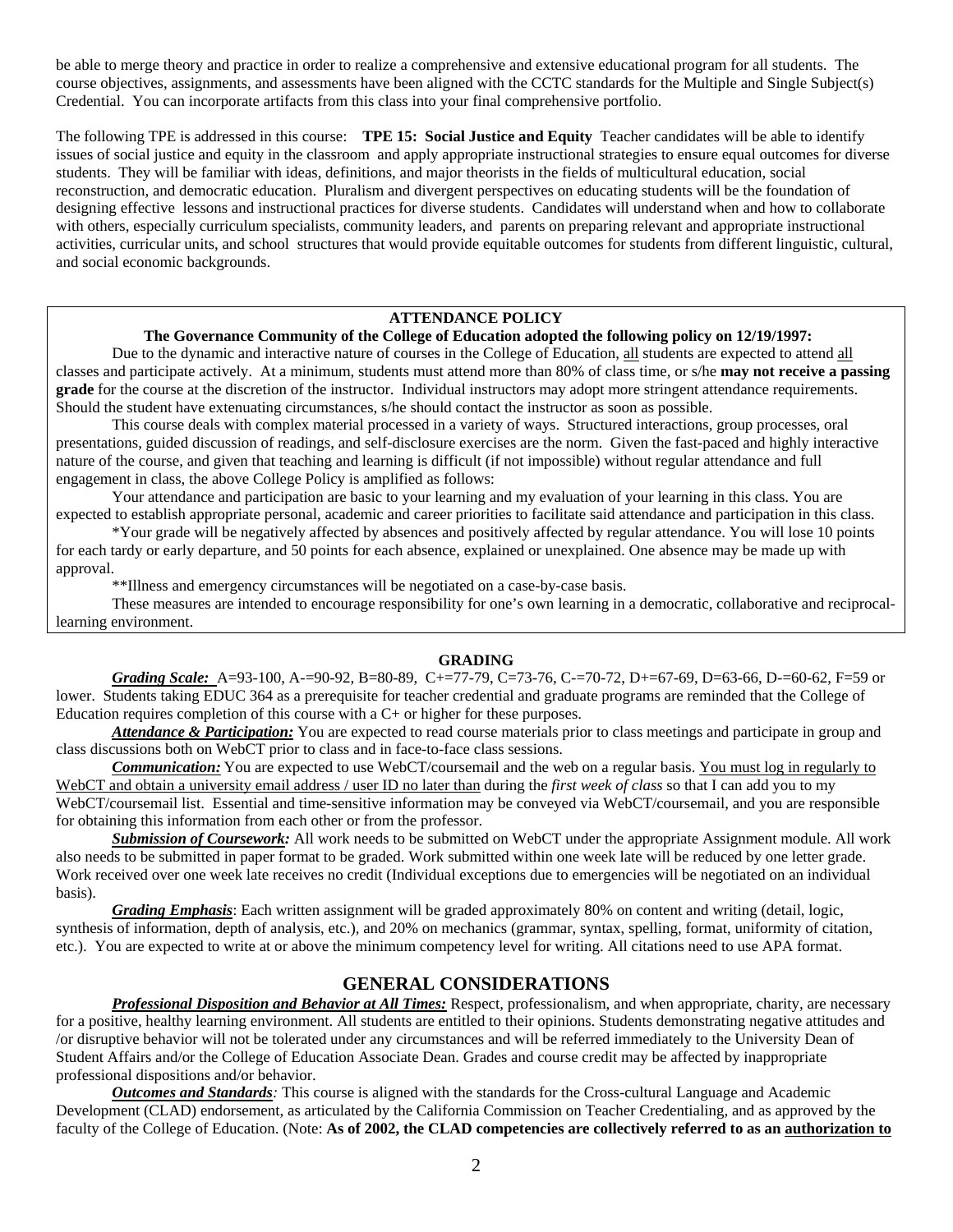**teach English Learners.** Further consideration has been given to the alignment of standards for multicultural education as articulated by the National Council for Accreditation of Teacher Education (NCATE), the Interstate New Teacher Assessment and Support Consortium (INTASC), and the National Board for Professional Teaching Standards (NBPTS). Emphasis is placed on learning outcomes (what you know and can demonstrate) rather than on inputs (putting in "seat time", meeting minimum criteria for assignments, checking off tasks and activities), and how these outcomes correspond to your potential to enhance student learning as a new teacher.

*Academic Honesty:* It is expected that each student will do his or her own work, and contribute equitably to group processes and projects. If there is any question about academic honesty, consult the University Catalog.

*Appeals:* Every student has the right to appeal grades, or appeal for redress of grievances incurred in the context of any course. Disputes may be resolved informally with the professor, or through the formal appeal process. For the latter, consult Dr. Peggy Kelly, Associate Dean.

*Ability:* Every student has the right to an equitable education and appropriate accommodations. Students having differing ability (mobility, sight, hearing, documented learning challenges, first language/English as a second language) are requested to contact the professor at the earliest opportunity. Every effort will be made to accommodate special needs. Students are reminded of the availability of Disabled Student Services, the Writing Center, technology assistance in the computer labs, and other student support services available as part of appropriate accommodations for special needs students. Students may be required to use the Writing Center or similar resource for all written assignments, based on performance on the first writing assignment.

# **REQUIRED TEXTS (These\* texts are on reserve at the Kellogg Library.)**

**NOTE:** All texts/readings MUST be brought to each appropriate class session.

1. Banks, J.A. and Banks, C.A. (2005). Multicultural Education: Issues and Perspectives, 5<sup>th</sup> Ed. \*\*NOT for FALL 2006.

2. See WebCT Resources / Lelyveld, J. Ed. (2001). *How Race is Lived in America: Pulling Together, Pulling Apart*. Henry Holt Company.

3. \*Spring, J. (2003). *Deculturalization and the Struggle for Equity (4th Edition).* New York, NY: The McGraw-Hill Companies, Inc. ISBN 0072563834

4. \*Course Reader: Info on this will be announced in class.

5. \*Krashen, S. (1999). *Condemned without a trial: Bogus arguments against bilingual education*. Portsmouth, NH: Heinemann. **Optional Texts:** 

Cummins, J. (1996). *Negotiating identities: Education for empowerment in a diverse society*. Ontario, CA: California Association for Bilingual Education

Day, F. A. (1999). Multicultural Voices in Contemporary Literature. Portsmouth, NH: Heinemann.

**Derman-Sparks, L. (1989).** *Anti-Bias Curriculum.* **National Association for the Education of Young People. ISBN: 093598920X**  OR Lee, E. (1998). *Beyond Heroes and Holidays*. Washington, DC: Network of Educators on the Americas.

Feagin, J. R. (2000). Racist America: Roots, Current Realities, and Future Reparations. New York: Routledge.

Gollnick, D. & Chinn, P. C. (1998). *Multicultural Education in a Pluralistic Society (5th Edition)*. Columbus, Ohio: Prentice Hall, Inc.

# **COURSE REQUIREMENTS**

# *Assignments:*

 All assignments are due on the dates indicated. All work needs to be submitted on WebCT under the appropriate Assignment module. All work also needs to be submitted in paper format to be graded. Work submitted within one week late will be reduced by one letter grade. Work received over one week late receives no credit (Individual exceptions due to emergencies will be negotiated on an individual basis).

Assignments must be typewritten or word processed, double-spaced and with standard margins. It is expected that all assignments will reflect university-level composition. Use of electronic spelling and grammar checking is encouraged. Samples of assignments are available for viewing in class and during office hours.

- **A. Attendance & Participation (300 points) Attendance at every session, along with active, engaged, reflective, respectful discussion, is required and expected. (See section on the Attendance Policy for information on consequences of absences.) Ongoing and active participation on the WebCT Discussion Board is required.**
- **B. Discussion Leader (50 points)**
- **C. Portfolio (550 points TOTAL)**

| 1. | <b>Family Tree Map &amp; Writeup</b>            | 100 points | Due Session 3         |  |
|----|-------------------------------------------------|------------|-----------------------|--|
| 2. | <b>Personal History Narrative</b>               | 100 points | Due Session 3         |  |
| 3. | <b>WCT Task: The Irish in America 20 points</b> |            | Due Session 2         |  |
| 4. | <b>WCT Task: CBEDS/Dataquest</b>                | 20 points  | Due Session 4         |  |
| 5. | <b>WCT Task: Religion Map</b>                   | 40 points  | Due Session 5         |  |
| 6. | <b>WCT Task: Exceptionality</b>                 | 40 points  | <b>Due Session 8</b>  |  |
| 7. | <b>WCT Task: Gender</b>                         | 40 points  | Due Session 10        |  |
| 8. | <b>WCT Task: World Languages</b>                | 40 points  | <b>Due Session 11</b> |  |
| 9. | <b>Revised Personal Narrative</b>               | 50 points  | Due Session 15        |  |
|    |                                                 |            |                       |  |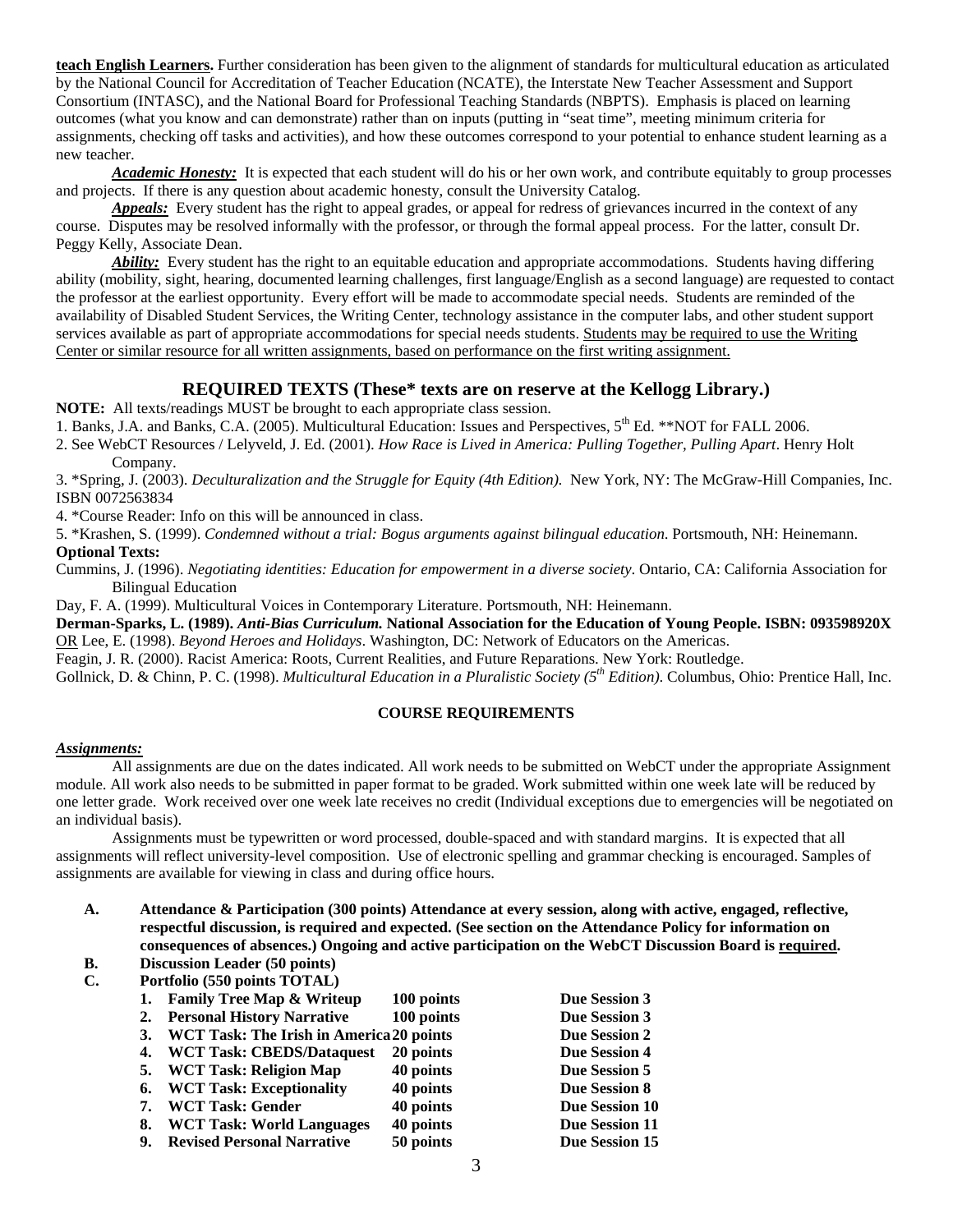**TOTAL POINTS POSSIBLE: 300 + 50 + 550 = 900 POINTS (plus 40 extra credit points possible)** 

# **ASSIGNMENT SPECIFICATIONS ASSIGNMENT DIRECTIONS (SPECIFIC DIRECTIONS WILL ALSO BE POSTED ON WEBCT)**

**A. Attendance and Participation. (300 points)** Attendance; preparedness with readings and leading a discussion prior to class; as well as active, engaged discussions and participation in class all fall into this category.

Students will post comments on readings and current issues (optional) as they relate to each session's topic on WebCT PRIOR TO class. **Your comments need to directly reflect and quote your readings.**

Current educational issues and thoughts on course topics can be found on the following websites:

| San Diego Union Tribune www.signonsandiego.com | Education Week www.edweek.com                     |
|------------------------------------------------|---------------------------------------------------|
| North County Times www.nctimes.com             | California Department of Education www.cde.ca.gov |
| Rethinking Schools www.rethinkingschools.com   | Teaching Tolerance www.tolerance.org              |

**B. Discussion Leader (50 points).** For each discussion topic (some sessions will have more than one topic), one or two students will be responsible for posing critical thinking questions to the class, and reviewing and summarizing the other students' comments \*\*prior to\*\* the session in which the topic will be discussed.

# **C. PORTFOLIO**

## **1. Family Tree Assignment**: **(100 points) Due Session 3**

By researching and studying one's own background, it is possible to gain an appreciation of our unique heritage as an American, and also prepare to discuss the unique heritage and history of other Americans. First, construct a genealogical family 'tree' covering e.g., grandson to grandfather levels. Second, for each person on the tree, write a descriptive paragraph (bulleted outlines are also acceptable), including as much information as you can gather (e.g., vocation, religious affiliation, ethnicity, culture, language(s), country of origin, education/occupation and any other information that may be of interest and value). Third, write a response to the following questions: How does your family fit into mainstream U.S. culture? (\*\*Note: You MUST use Ogbu's terms such as primary and secondary cultural characteristics, voluntary and involuntary immigration, etc.) What processes of change and assimilation or acculturation do you notice through the generations in your family's history? Has your family's status or identity changed over the generations? Why? What are some positive and negative experiences your family has had related to your family's role or status in the U.S.?

**Format:** tree graphic + info on about 10 people in at least three generations + a paragraph for each of the final series of questions above.

### **2. Personal History Narrative. (100 points) Due Session 3**

Write a narrative essay about your own life, describing the experiences that have shaped your views of race, culture, and issues of diversity.

a. Reflect on and describe your own experiences in terms of the following:

\*your family background;

\*your positionality / membership: i.e., your reference points & identity in terms of gender/sexuality, culture, ethnicity/race, class, language, religion, etc.;

\*your exposure to and interactions with others unlike yourself; and

\*other factors you would like to include, as determined by your unique circumstances and upbringing.

b. In addition, explore and describe

\*your identity as a learner (a confident student; had trouble with writing; etc.)

\*how this may affect your potential as a teacher (will have high expectations of students; etc.)

Include SPECIFIC examples of events and situations that you feel shaped your views on these issues. Be sure to situate your examples, i.e., provide context and explicitly detail any assumptions about schooling and education. To the extent possible, relate your experiences to anticipated course topics, readings and discussions. Be prepared to discuss your assignment with the class (small and/or whole group).

## **3. WebCT Task: The Irish in America 20 points Due Session 2**

First, watch any volume of the Irish in America film series at the Media Library. Then, write a short (one or two paragraphs) response to the following question: What does this film reveal about the social, historical and psychological construction of the white racial or ethnic group in the U.S.?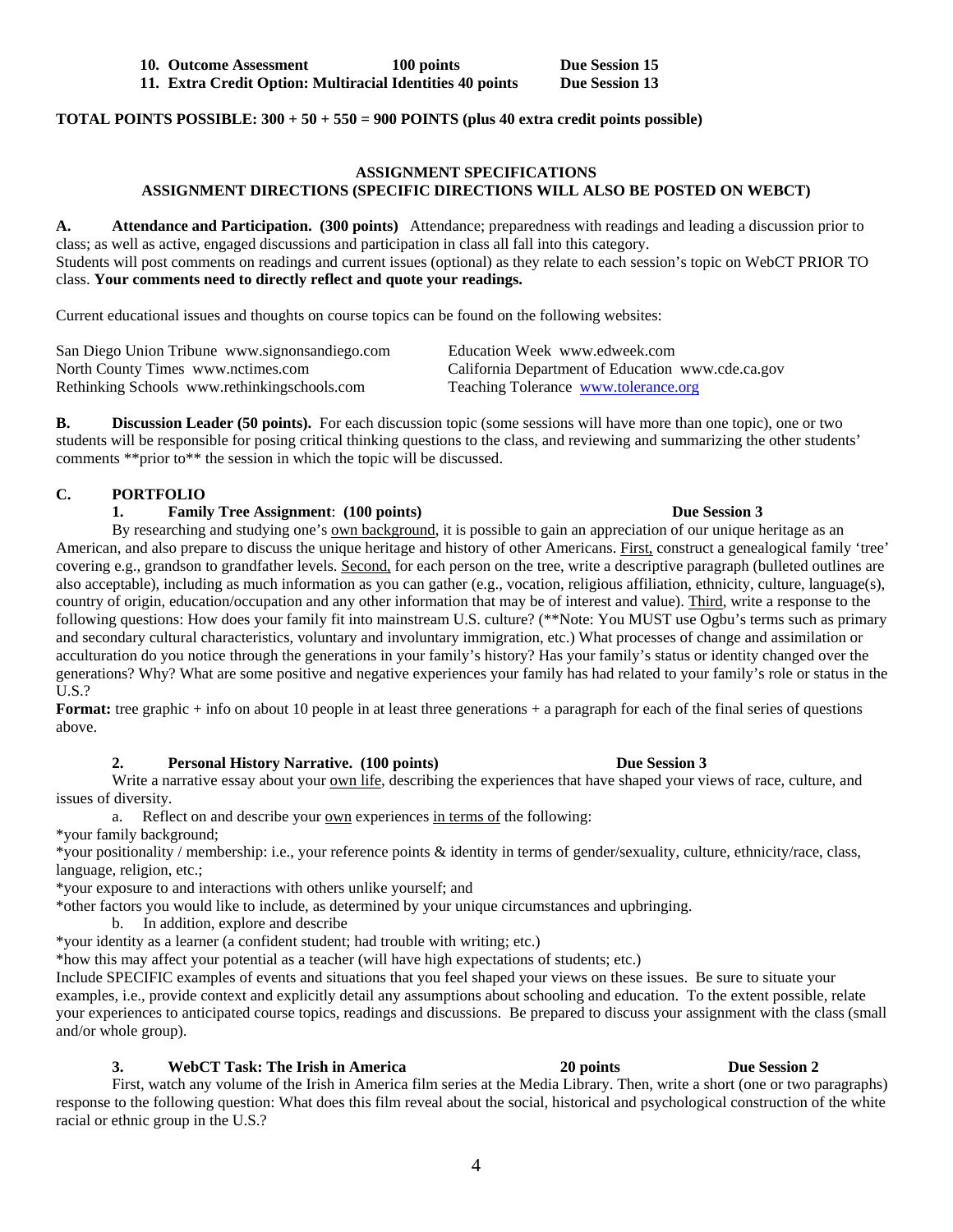# 5

### **4. WebCT Task: Video, The Irish in America 20 points Due Session 2**

Write a short (one or two paragraphs) response to the following question: What does this film reveal about the social and historical construction of the white racial or ethnic group in the U.S.?

# 5. **WebCT Task: Class: CBEDS / DataQuest 20 points Due Session 4**

Look up a school of your choice on the CBEDS or DataQuest web site, located at http://dq.cde.ca.gov/dataquest/. Examine and analyze the languages spoken in the district, the test scores, the number of qualified teachers, the types of programs the school offers, etc. In your writeup, consider… How does class or socioeconomic status interact with the foregoing factors?

# **6. WebCT Task: Religion Map & Writeup 40 points Due Session 5**

\*\* Map out the various religious buildings and organizations (churches, temples, mosques, etc.) in your neighborhood. The map needs to be done on a regular size sheet of paper, and the scale is up to you. If there are lots of religious buildings within a 10-block area, do that. If not, go bigger -- e.g., map the city on your sheet of paper, indicating the various religious buildings. You may search churches on a web map as well and submit the printout instead. In your writeup, discuss the ways in which these various religions might effect public education. Give specific examples as much as possible. \*\*Incorporate the film of choice on religion into your writeup. E.g., if you see a Jewish temple on either your website or in the film you chose, you might reflect that Christmas is not celebrated by Jews, and that public schools might teach students about a variety of celebrations such as Hanukkah, Kwaanza, Christmas, and Ramadan; and further, that the winter break be called just that, Winter Break, not Christmas vacation. Also consider the following questions in your writeup: What is the difference between proselytizing and educating about various religions? What can be done if different religions have conflicting views on holidays? (Total: 2 pages, i.e., 1 page = map + 1 page = writeup. If you can't upload your html website from the google search, don't worry about it. Just submit the writeup.)

**7. WebCT Task: Exceptionality 40 points Due Session 8**  WebCT tasks should take about the equivalent of class time or less than 3 hours. Accordingly, you should spend about 90 minutes on this task (review of websites and response to each question below) + 30 to 60 minutes on the video. PART  $I$  – SPECIAL EDUCATION CATEGORIES Go to the state DataQuest website (search under google.com for cde DataQuest and it will show up or go to http://dq.cde.ca.gov/ dataquest/. Then, investigate the following: 1. What categories of special education services are there? Read the various categories of services and consider the following questions. You can also refer to FAT City video for disability categories. 1a. What do you think are some pros and cons of mainstreaming (placing students of special education in mainstream classes)? 1b. Have you seen any mainstreaming firsthand? What kind of anti-bias education issues might be necessary for both the mainstream students and the students receiving special education services for mainstreaming to be successful? 2. The state has data on special education and ethnicity. Click on this category. What do you notice about the proportion of particular ethnicities in special education services relative to the proportion of these ethnicities in the general student population? In other words, which groups are "overrepresented"? Why might these groups be overrepresented? PART II – Intelligence & Testing. 1. Also on DataQuest, review the mandatory tests (SAT or STAR) and their test components and testing schedule. 2. Select and review the reporting of these tests for your local school district. What do you notice concerning these test scores along major groups (ethnicity, gender, etc.) ? What in your opinion are the pros and cons of increased testing under No Child Left Behind, the federal legislation enacted by the current administration?

### **8. WebCT Task: Gender Assignment 40 points Due Session 10**

Choose two out of the following three options. Option 1: Review a curriculum component (textbook, film, or visual work, etc.) that addresses a diverse (i.e., different from mainstream heterosexual) gender / sexuality / family composition perspective. How is the piece inclusive /exclusive? Be sure to cite appropriate data. E.g., You might cite the number of single parent households as the rationale for reviewing a book about a single parent family. See WebCT/Resources or

http://www.census.gov/hhes/income/earnings/earnings.html for Census data. Option 2: Using the White Privilege article as a template, write a list of Heterosexual Privilege. Include privileges that heterosexuals enjoy (e.g., I can read a book required for school and know with certainty that the book will reflect experiences of heterosexual identity.) that students of other sexual orientations or families with nonheterosexual members cannot. Option 3: Describe how your 1. life, 2. education, and 3. occupation would be different if you were of a different gender or sexuality. Be sure to fully address all three questions on how your life and educational / occupational choices may differ as a fe/male? \*\* This needs to be an expository piece with citations. (E.g., If I were male instead of female, I imagine many things would change. For example, I would earn 25% more [Census, 2000])

**9. World Language TV 40 points Due Session 12**  Watch an hour of a film in a language that you have no knowledge of. In your writeup describe the following. A. How did you feel? (Frustrated, engaged, etc.) B. What helped you comprehend this new language? (Visuals, facial expressions, music, background knowledge – familiar genre or familiar words, etc.) C. Based on part B, consider….what type of instructional strategies can teachers use that English learners might benefit from and make subject matter comprehensible?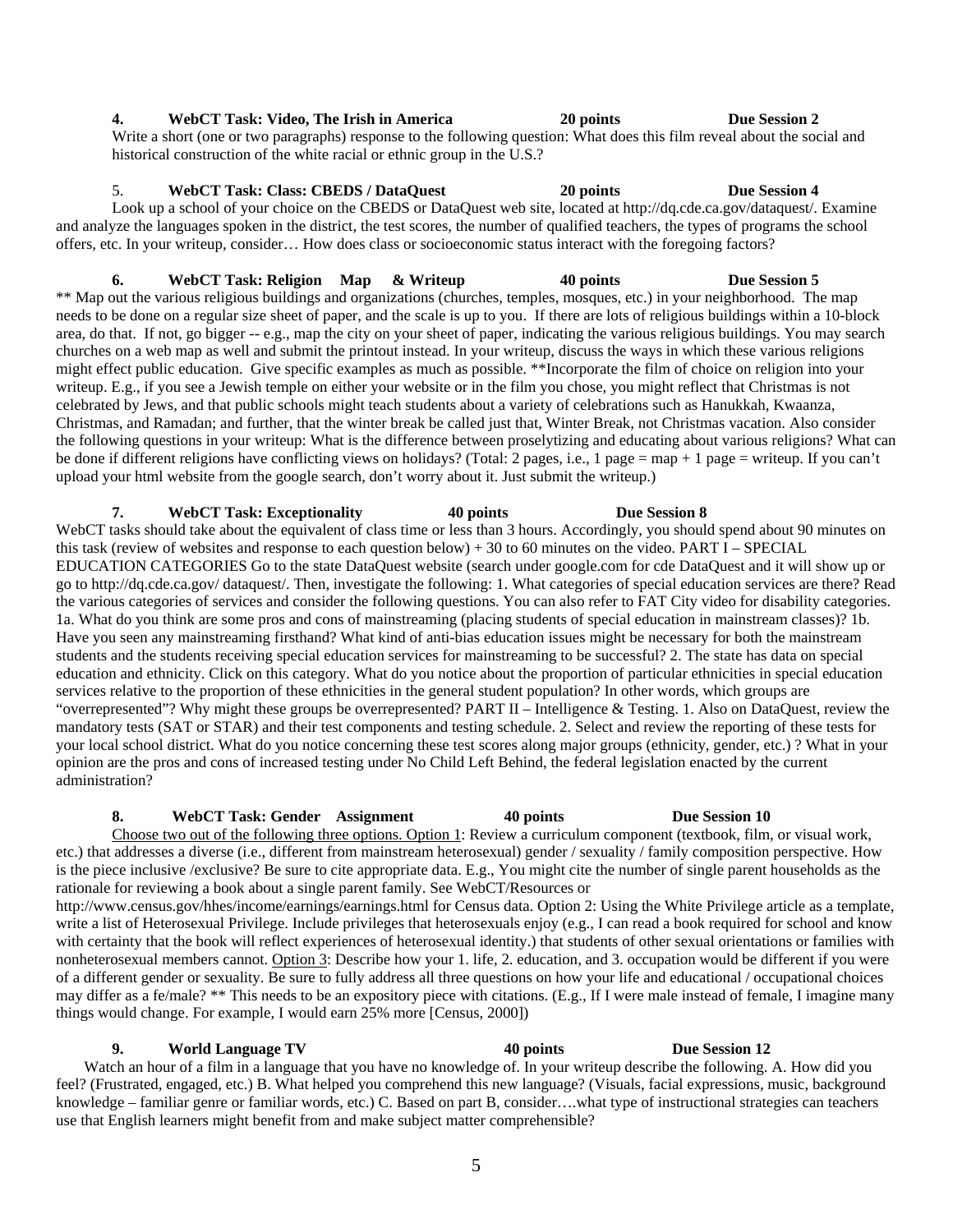# **10. Reflection on Personal History Narrative 50 points Due Session 15 Suggested length**: 2 pages

 Consider your first reflective narrative from the beginning of the semester. Are there any changes you would make to the story? Have you remembered or reinterpreted particular events throughout this semester, or have particular events taken place since the beginning of the term that have led you to reflect on some critical themes in this course? In what ways have your voice and perspective changed? Sometimes, the changes will be subtle, as in choosing to use the terms Asian American or Latino rather than Oriental or Hispanic for specific purposes. Or, the changes may be dramatic. In this assignment, you will document your new reflections concerning your personal narrative, as a result of having critically examined the major issues covered in this course. *\*\*\*The narrative needs to be mindful of TPE 15, Social Justice and Equity.* 

# **11. Outcome Assessment 100 points Due Session 15**

Suggested length:  $2 - 3$  pages

Describe the following, \*\*\**keeping in mind the focus needs to be on TPE 15, Social Justice and Equity.*

- a. A select few of the most important things you learned in this class; (continued on next page)
- b. How you knew you were learning something of significance (assessing your own learning cite specific readings, discussions, films, activities, community activities, etc.);
- c. How this will shape your attitudes and demonstrated behaviors as a teacher or in future intercultural interaction; i.e., how you will demonstrate overall "cultural competence" (as this definition is developed in class).

Grading emphasis will be placed on your ability to articulate the select topics of your choice, the depth of reflective analysis, your description of how you knew what you were learning (specific examples from the course: cognitive – facts, knowledge bases, content areas; behavioral – speech and actions; and affective – attitudes), and the connections you make between the topics and plans for your future growth & professional practice.

**12. Extra Credit Option: Multiracial Identities 40 points Due Session 13**  Select and watch any film of your choice having to do with either bi/multicultural or bi/multiracial identity. Some options are A Family Thing, Bend It Like Beckham, Come See the Paradise, Joy Luck Club, Mi Familia. Then, write a reflection (1 page) connecting the film to Ogbu's notion of primary and secondary cultural characteristics, AND to the Lelyveld article, "Getting Under My Skin."

# **13. Check with the professor re: doing any of the following as a Makeup Assignment:**

**Film Writeups:** View a film, preferably with a historical context, that deals with any of the major issues covered in this class: (race,ethnicity, exceptionality, language, class, etc.) then write a critical response to a film related to the course.

 Immigration: Angela's Ashes (Irish American / poverty) Native American: Smoke Signals Asian American: Come See the Paradise, Snow Falling on Cedars, Joy Luck Club African American: Tuskegee Airmen, Freedom Song, Down in the Delta, Finding Forrester, A Family Thing (1996) Hispanic: Mi Familia Colonial perspectives: Indochine (French Indochina); Lagaan (British India or South Asia); \*\*For additional ideas, see the reference list from Rethinking our Classrooms in the course reader.

OR **Article reviews:** Write a critical response to current articles related to the topics covered in this course.

 OR **Community events:** Write a critical response to a community event you participated in, or provide a video/visual of the event with a brief analysis.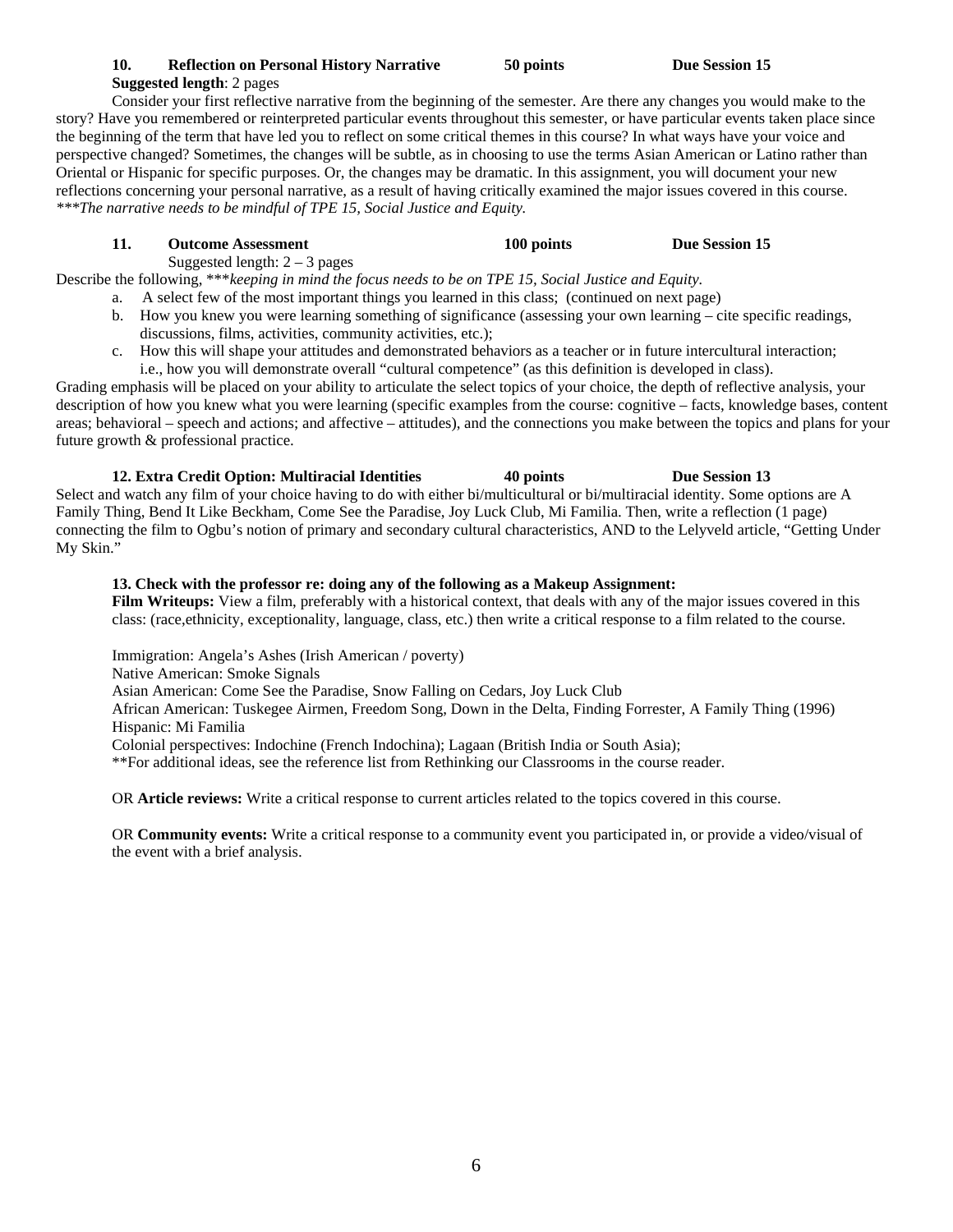**Tentative Course Schedule - The professor reserves the rights to modify the schedule below when deemed appropriate. Reader Table of Contents are included herein following the Tentative Course Schedule.** 

| <b>Date</b> | <b>Topic</b>                                                 | <b>Assignment</b>                              |
|-------------|--------------------------------------------------------------|------------------------------------------------|
| Session 1   | <b>TOPIC: Intro to Educ 364</b>                              |                                                |
| 8/28        | <b>Intro to Culture</b>                                      |                                                |
|             | Course overview; introduction & needs assessment. What       | Discuss course objectives, standards,          |
|             | is culture? How does it inform education? Begin personal     | and assignments. Discuss culture using         |
|             | history narratives. Sample projects.                         | personal narratives.                           |
|             | V - Anti-Bias / Skin vs. Whoopee G V - School Colors         |                                                |
|             |                                                              |                                                |
| Session 2   | TOPIC: Culture (cont'd)                                      | Reader: Changing America;                      |
| 9/4         | Cultural contact, cultural diversity in the U.S. and         | Reader: Census data.                           |
| (Labor Day) | California, changing demographics;                           | Reader: Ogbu                                   |
| <b>WCT</b>  | Due: WCT Task: Video writeup - Irish Americans               |                                                |
|             | WCT Task: CBEDS/DataQuest Assignment -- start --             | Discussion Leaders                             |
|             | <b>Due Session 4</b>                                         |                                                |
|             |                                                              |                                                |
| Session 3   | Share personal history narratives & family trees.            | <b>Personal History Narrative &amp; Family</b> |
| 9/11        |                                                              | <b>Tree Due!</b>                               |
|             | TOPIC: History of Anglo-Americans in the U.S.                | Spring: Ch. 1 (Anglo-Americans)                |
|             |                                                              | Discussion Leaders                             |
|             |                                                              |                                                |
|             | TOPIC: History of Native Americans in the U.S.               | Spring, Ch 2 (Native Americans)                |
|             | V – Smoke Signals OR In the White Man's Image                | Reader: McKenna, ERIC, Winona                  |
|             |                                                              | LaDuke speeches                                |
|             |                                                              | <b>Discussion Leaders</b>                      |
|             |                                                              |                                                |
| Session 4   | <b>TOPIC: Class</b>                                          | Lelyveld: At a Slaughterhouse, Some            |
| 9/18        | Growing poverty of children; poverty across ethnic           | Things Never Die                               |
|             | groups; educational implications.                            | Reader: Persell                                |
|             | WCT Task: CBEDS/DataQuest Assignment --                      | Discussion Leaders__________                   |
|             | <b>Due Session 4</b>                                         |                                                |
|             |                                                              | Reader: Lippy                                  |
| Session 5   | <b>TOPIC: Religion</b>                                       | Reader: Hamilton                               |
| 9/25        | Due: WCT Task: Religion Map                                  | Lelyveld: Shared Prayers, Mixed                |
| <b>WCT</b>  | V - Islam Today OR film of choice on religion                | <b>Blessings</b>                               |
|             |                                                              | Discussion Leaders__________                   |
|             |                                                              |                                                |
|             |                                                              |                                                |
| Session 6   | TOPIC: History of African Americans in the U.S.              | Spring Ch. 3 (African Americans)               |
| 10/2        | V - A Family Thing / School Daze                             | Reader: Anderson                               |
|             | Guest Speaker: David R. McField                              | Discussion Leaders                             |
|             |                                                              |                                                |
|             | TOPIC: Race & Ethnicity, Part I                              | Reader: review Ogbu                            |
|             | <b>Culture and Multicultural Education</b>                   | Discussion Leaders                             |
|             | Nature of culture, race relations theories, and implications |                                                |
|             | for education.                                               |                                                |
|             | V - School Colors                                            |                                                |
|             |                                                              |                                                |
|             |                                                              |                                                |
|             |                                                              |                                                |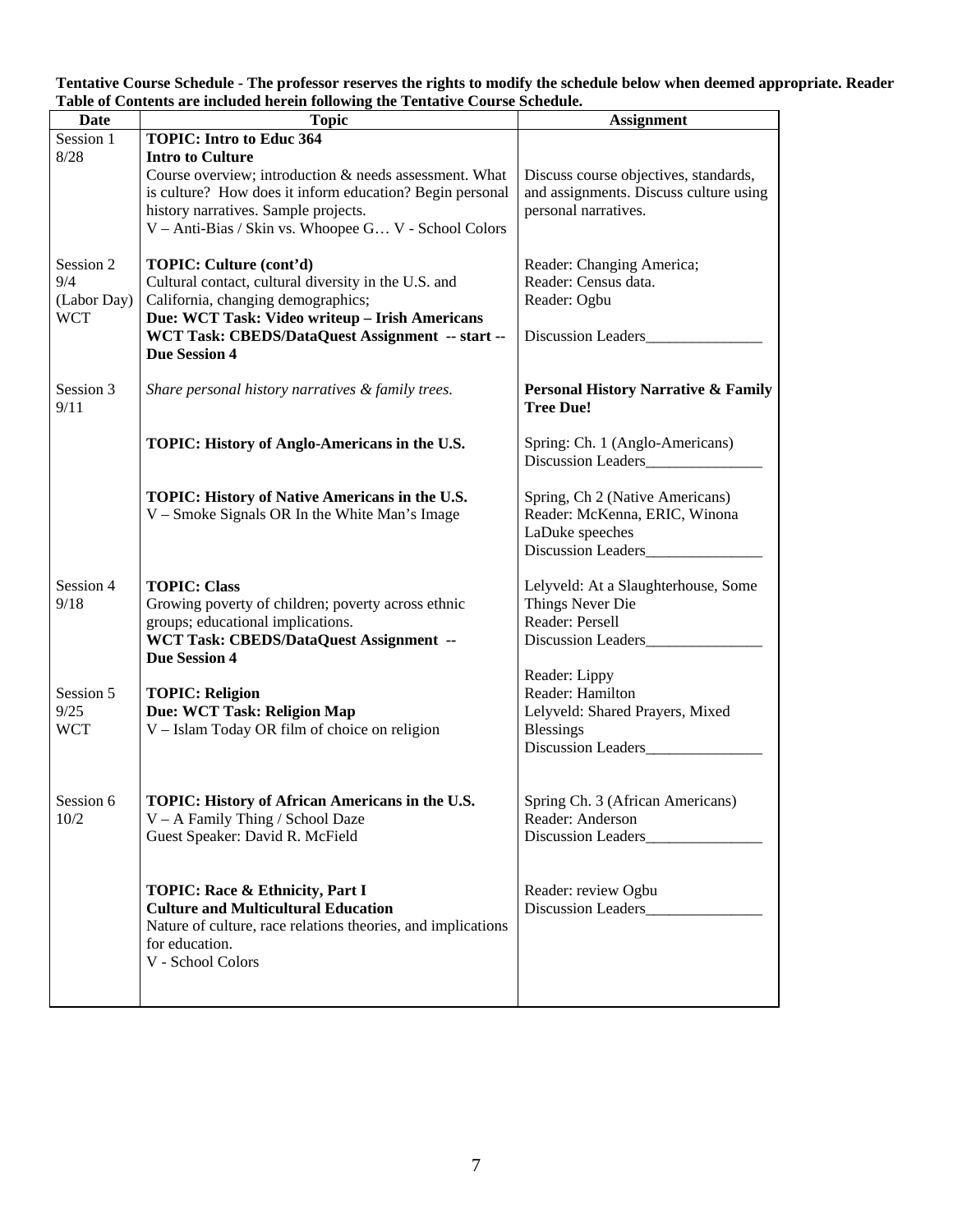| Session 7<br>10/9                 | <b>TOPIC: Asian Americans</b><br>V - Cambodian Doughnut Dreams                                                                                                                                                                                    | Spring, Ch 4 (Asian Americans)<br>Discussion Leaders                                                                                                                             |
|-----------------------------------|---------------------------------------------------------------------------------------------------------------------------------------------------------------------------------------------------------------------------------------------------|----------------------------------------------------------------------------------------------------------------------------------------------------------------------------------|
|                                   | TOPIC: Race & Ethnicity, Part II<br>Manifestations of culture in the classroom: Working with<br>diverse populations: Learning styles; Parental<br>involvement; Culturally responsive teaching; culture,<br>communication, and interaction styles. | Pick One:<br>1. Reader: Au/cultural congruence; 2.<br>Reader: Park/learning styles;<br>3. (Reader: Irvine/learning styles);<br>4. Reader: Pang/whole child<br>Discussion Leaders |
| Session 8<br>10/16<br><b>WCT</b>  | <b>TOPIC: Exceptionality</b><br>V - FAT City OR<br>V - How are Kids Smart?<br>Due: WCT Task: DataQuest: Search and find special<br>education categories and services in your local school /<br>district!                                          |                                                                                                                                                                                  |
|                                   | <b>TOPIC: Gifted Students</b><br><b>TOPIC: Assessment</b><br><b>TOPIC: Multiple Intelligences</b>                                                                                                                                                 | WCT: Gifted students<br>Reader: case examples article,<br>Reader: multiple intelligences handout<br>Discussion Leaders______________                                             |
| Session 9<br>10/23                | <b>TOPIC: White Privilege</b>                                                                                                                                                                                                                     | Reader: Lee et. al: McIntosh article.<br>Reader: Brodkin<br>Reader: AP: White Names                                                                                              |
|                                   | <b>TOPIC: Hispanic/Latino Americans</b>                                                                                                                                                                                                           | Spring, Ch. 5 (Hispanic/Latino<br>Americans)<br>Discussion Leaders                                                                                                               |
| Session 10<br>10/30<br><b>WCT</b> | <b>TOPIC: Gender &amp; Sexuality</b><br>Due: WCT Task: Gender Assignment<br>V - Talking about Gay Issues in Schools                                                                                                                               | Reader: Sadker & Sadker<br>WCT: DeJean                                                                                                                                           |
|                                   | <b>TOPIC: Culture and language.</b><br>V – Lemon Grove Incident<br>V – Film of choice as part of WCT assignment below<br>Due: WCT Task: World Language TV Assignment                                                                              | Reader: A Brief History of Language<br>Restrictionism in the U.S.<br>Discussion Leaders                                                                                          |
| Session 11<br>11/6<br>ends @ 7pm  | TOPIC: Culture and language (cont'd).<br>Historical and sociocultural context of language<br>education. Language ideologies.<br><b>V</b> – American Tongues                                                                                       | Reader: Krashen & McField                                                                                                                                                        |
| Session 12<br>11/13               | <b>TOPIC: The Bilingual Education "Debate"</b><br>Model of Teaching: Jurisprudential Inquiry                                                                                                                                                      | Krashen: Entire slim volume.<br>Discussion Leaders_________                                                                                                                      |
| Session 13<br>11/20<br><b>WCT</b> | TOPIC: Public Policy and the Intersection of Race,<br>Ethnicity, and Class. Issues in curriculum<br>development and social policy                                                                                                                 | Spring: Ch. 6 Civil Rights to Now<br>Reader: Futrell/Minority teachers<br>Discussion Leaders                                                                                     |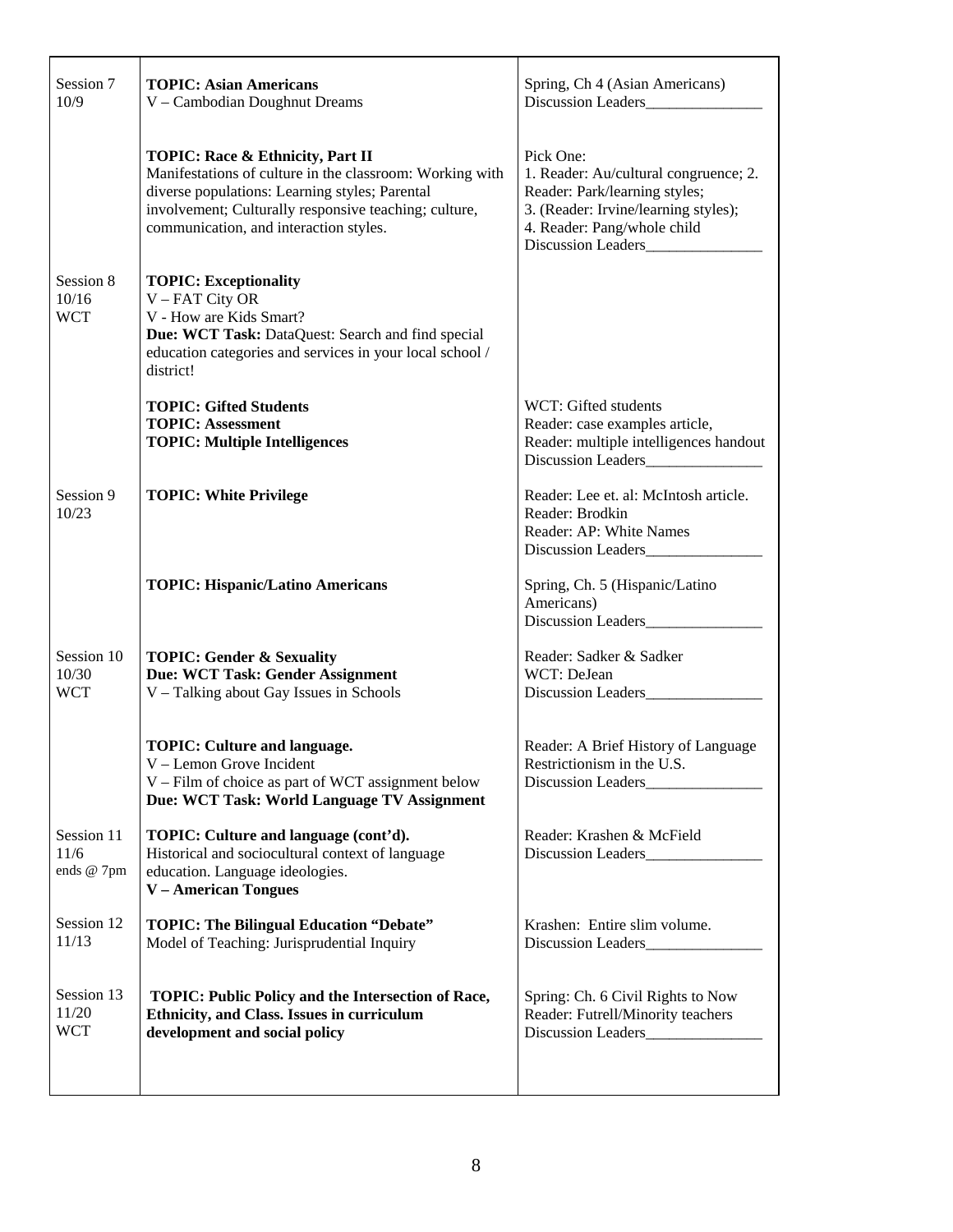| <b>DATE</b>         | <b>TOPIC</b>                                                                                                                                                           | <b>ASSIGNMENT</b>                                                                                                                  |
|---------------------|------------------------------------------------------------------------------------------------------------------------------------------------------------------------|------------------------------------------------------------------------------------------------------------------------------------|
| Session 14<br>11/27 | <b>TOPIC: Identity models</b><br>Model of Teaching: Advance Organizers                                                                                                 | Lelyveld: Best of Friends, Worlds<br>Apart<br>Lelyveld: Growing Up, Growing<br>Apart                                               |
|                     | <b>TOPIC: Multiracial Identities</b><br>Due: Extra Credit Option: Commentary on Film<br>of Choice – Clear with instructor first and see<br>syllabus for list of films. | Reader: Appendix: 4 identity<br>models<br>Discussion<br>Leaders<br>Lelyveld: Getting Under My Skin<br><b>Discussion</b><br>Leaders |
| Session 15<br>12/4  | <b>TOPIC: Closure &amp; Wrap up</b><br>What have we learned? Where do we go from here?                                                                                 | <b>Final DUE: Reflection on</b><br><b>Personal History Narrative &amp;</b><br><b>Outcome Assessment</b>                            |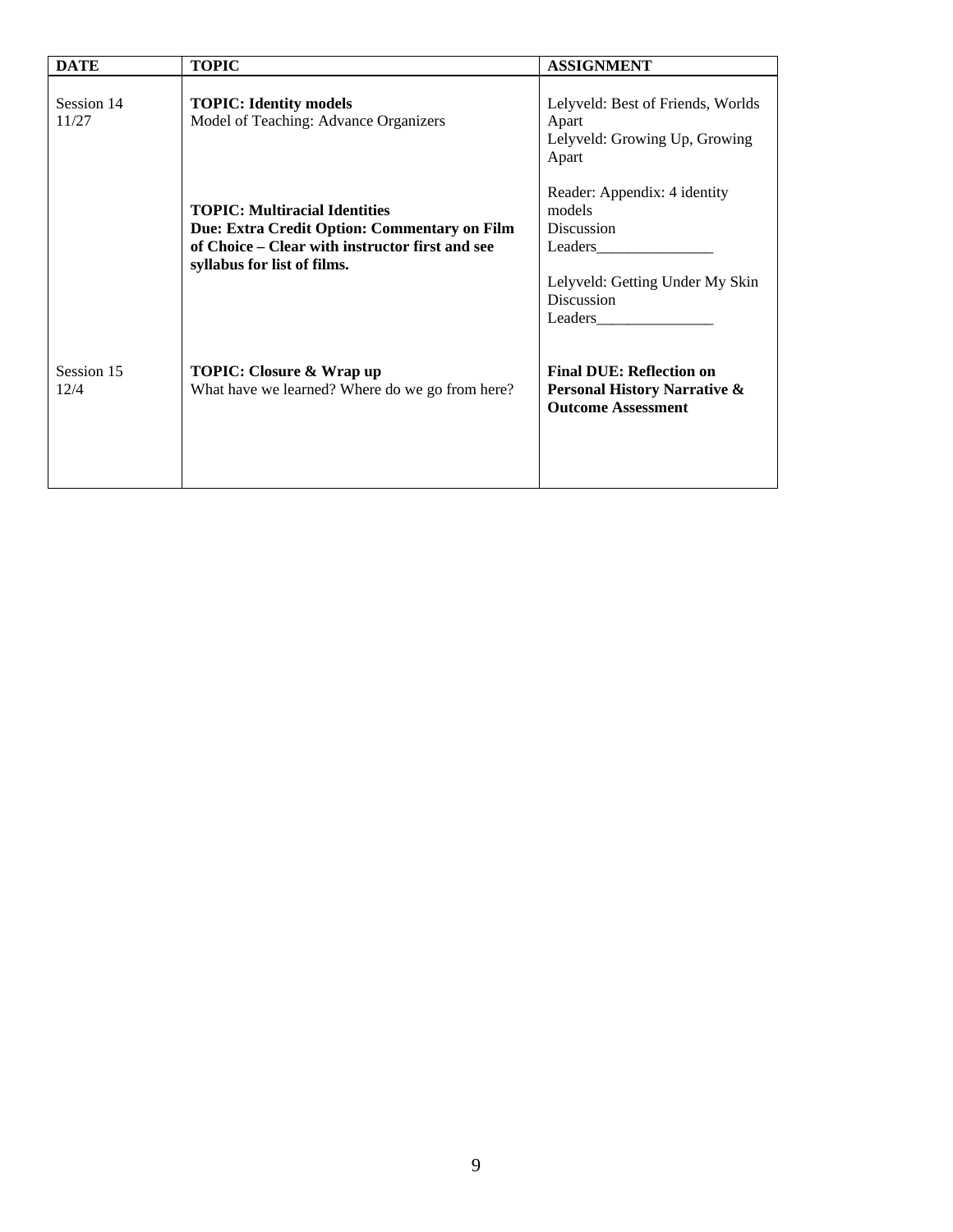**CROSSCULTURAL, LANGUAGE, AND ACADEMIC DEVELOPMENT (CLAD) COMPETENCIES.**

**As of 2002, the CLAD competencies are collectively referred to as an authorization to teach English Learners.**

| PART 1:<br><b>LANGUAGE STRUCTURE</b><br><b>AND</b><br>FIRST- AND SECOND-LANGUAGE<br><b>DEVELOPMENT</b>                                          | <b>METHODOLOGY</b><br>PART 2:<br>OF BILINGUAL, ENGLISH<br>LANGUAGE DEVELOPMENT,<br><b>AND</b><br><b>CONTENT INSTRUCTION</b>    | PART 3:<br><b>CULTURE</b><br><b>AND</b><br><b>CULTURAL</b><br><b>DIVERSITY</b>                      |
|-------------------------------------------------------------------------------------------------------------------------------------------------|--------------------------------------------------------------------------------------------------------------------------------|-----------------------------------------------------------------------------------------------------|
| I. Language Structure and Use:<br><b>Universals and Differences</b><br>(including the structure of English)                                     | I. Theories and Methods of Bilingual<br><b>Education</b>                                                                       | I.<br><b>Culture</b>                                                                                |
| A. The sound systems of language<br>(phonology)                                                                                                 | A. Foundations                                                                                                                 | A. Definitions of culture                                                                           |
| <b>B.</b> Word formation (morphology)                                                                                                           | B. Organizational models: What works<br>for whom?                                                                              | <b>B.</b> Perceptions of culture                                                                    |
| C. Syntax                                                                                                                                       | C. Instructional strategies                                                                                                    | C. Intragroup differences (e.g.,<br>ethnicity, race, generations, and<br>micro-cultures)            |
| D. Word meaning (semantics)                                                                                                                     | II. Theories and Methods for<br><b>Instruction In and Through English</b>                                                      | D. Physical geography and its effects on<br>culture                                                 |
| E. Language in context                                                                                                                          | A. Teacher delivery for both English<br>language development and content<br>instruction                                        | <b>E.</b> Cultural congruence                                                                       |
| F. Written discourse                                                                                                                            | B. Approaches with a focus on English<br>language development                                                                  | II. Manifestations of Culture: Learning<br><b>About Students</b>                                    |
| G. Oral discourse                                                                                                                               | C. Approaches with a focus on content<br>area instruction (specially designed<br>academic instruction delivered in<br>English) | A. What teachers should learn about<br>their students                                               |
| H. Nonverbal communication                                                                                                                      | D. Working with paraprofessionals                                                                                              | <b>B.How teachers can learn about their</b><br>students                                             |
| II. Theories and Factors in First- and Second-<br>Language Development                                                                          | <b>III.</b> Language and Content Area<br><b>Assessment</b>                                                                     | C. How teachers can use what they learn<br>about their students (culturally<br>responsive pedagogy) |
| A. Historical and current theories and models<br>of language analysis that have<br>implications for second-language<br>development and pedagogy | A. Purpose                                                                                                                     | bn                                                                                                  |
| <b>B.</b> Psychological factors affecting first-<br>and second-language development                                                             | B. Methods                                                                                                                     | A. Concepts of cultural contact                                                                     |
| C. Socio-cultural factors affecting first-<br>and second-language development                                                                   | C. State mandates                                                                                                              | B. Stages of individual cultural contact                                                            |
| D. Pedagogical factors affecting first- and<br>second-language development                                                                      | D. Limitations of assessment                                                                                                   | C. The dynamics of prejudice                                                                        |
| E. Political factors affecting first- and<br>second-language development                                                                        | E. Technical concepts                                                                                                          | D. Strategies for conflict resolution                                                               |

**EDUC 364** stresses competencies in Part 1, II B, C, D; Part 2, II A, C, and Part 3 in its entirety.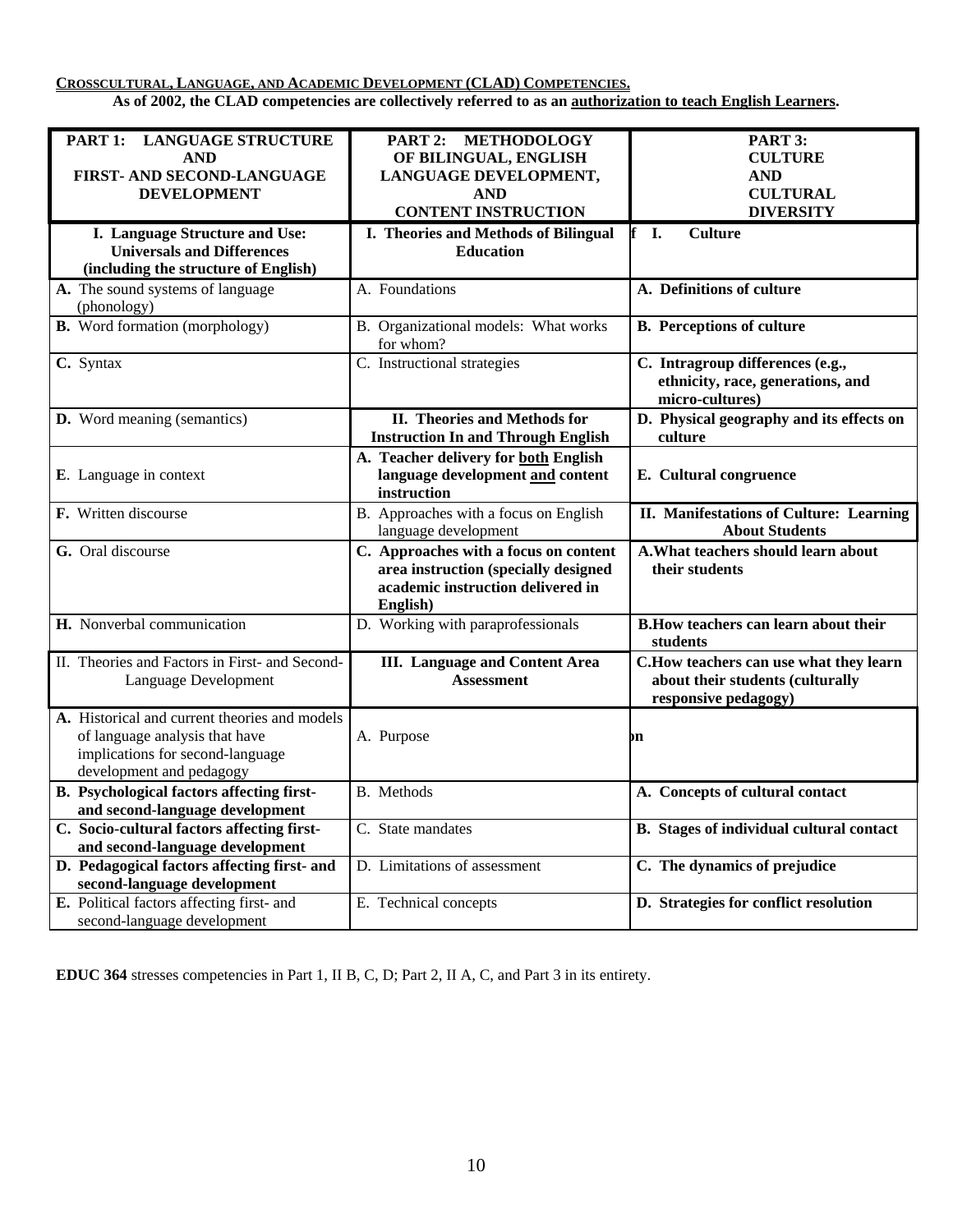# EDUC 364 – The Role of Cultural Diversity in Schooling Professor Grace P. McField / UH 428 / 760-750-8511 / gmcfield@csusm.edu COURSE READER / TABLE OF CONTENTS \*\*\*\*SEE CLASS SCHEDULE (pp. 8-10 of this syllabus) for WHEN READINGS ARE DUE FOR DISCUSSION!

NOTE: XLelyveld articles are on WebCT under Resources

# **ARTICLES**

| U.S. Census Bureau         | <b>State and County Quickfacts</b>                                                                                                                                                                                                                                                                                                           |
|----------------------------|----------------------------------------------------------------------------------------------------------------------------------------------------------------------------------------------------------------------------------------------------------------------------------------------------------------------------------------------|
| National Geographic        | Changing America                                                                                                                                                                                                                                                                                                                             |
| Ogbu                       | <b>Understanding Cultural Diversity</b>                                                                                                                                                                                                                                                                                                      |
| Anderson                   | The Code of the Street                                                                                                                                                                                                                                                                                                                       |
| X *Lelyveld                | At a Slaughterhouse, Some Things Never Die                                                                                                                                                                                                                                                                                                   |
| Persell (in Banks)         | Social Class and Educational Equality                                                                                                                                                                                                                                                                                                        |
| <b>Brodkin</b>             | How Jews became White Folks                                                                                                                                                                                                                                                                                                                  |
| AP                         | White Names                                                                                                                                                                                                                                                                                                                                  |
| McIntosh                   | Unpacking the Knapsack: White Privilege                                                                                                                                                                                                                                                                                                      |
| Pick One                   | *Au & Kawakami: Cultural Congruence in Instruction<br>*Park: Learning Style Preferences of Armenian, African, Hispanic, Hmong,<br>Korean, Mexican, and Anglo Students in American Secondary Schools<br>*(Optional -- Irvine: Learning Styles and Culturally Diverse Students)<br>*Pang: Educating the Whole Child + Appendix on APA Children |
| McKenna                    | The Myth of Multicultural Education and the Reality of the<br>American Indian in Contemporary America (Journal of American Indian<br>Education)                                                                                                                                                                                              |
| <b>ERIC</b>                | Teaching Young Children About Native Americans                                                                                                                                                                                                                                                                                               |
| Winona LaDuke              | Speech                                                                                                                                                                                                                                                                                                                                       |
| Sadker & Sadker (in Banks) | Gender Bias                                                                                                                                                                                                                                                                                                                                  |
|                            | Interview/Video Project Readings: Spradley: The Ethnographic Interview<br>Tips for Making iMovie<br>Using the iMovie 2<br>Home Video Hints (VideoMaker article)                                                                                                                                                                              |
| X*Lelyveld                 | Best of Friends, Worlds Apart                                                                                                                                                                                                                                                                                                                |
| Garcia & Pearson           | Assessment and Diversity                                                                                                                                                                                                                                                                                                                     |
| (Author)                   | Case Examples of Culturally Aware Assessment                                                                                                                                                                                                                                                                                                 |
| (Author)                   | Multiple Intelligences handout                                                                                                                                                                                                                                                                                                               |
| Ricento                    | A Brief History of Language Restrictionism in the U.S.                                                                                                                                                                                                                                                                                       |
| Krashen & McField          | What Works? Reviewing the latest evidence on Bilingual education                                                                                                                                                                                                                                                                             |
| X*Lelyveld                 | Growing Up, Growing Apart                                                                                                                                                                                                                                                                                                                    |
| X* Lelyveld                | Getting Under My Skin                                                                                                                                                                                                                                                                                                                        |
|                            | Table 7.1: External & Internal Ethnic Identity and Their Respective Components and Vars.                                                                                                                                                                                                                                                     |

Tse: Proposed Model for Ethnic Identity Formation Table 9.1: White Racial Identity Ego Statuses and Information – Processing Strategies Table 9.2: People of Color Racial Identity Ego Statuses and Information-Processing Strategies

X\*Lelyveld Shared Prayers, Mixed Blessings